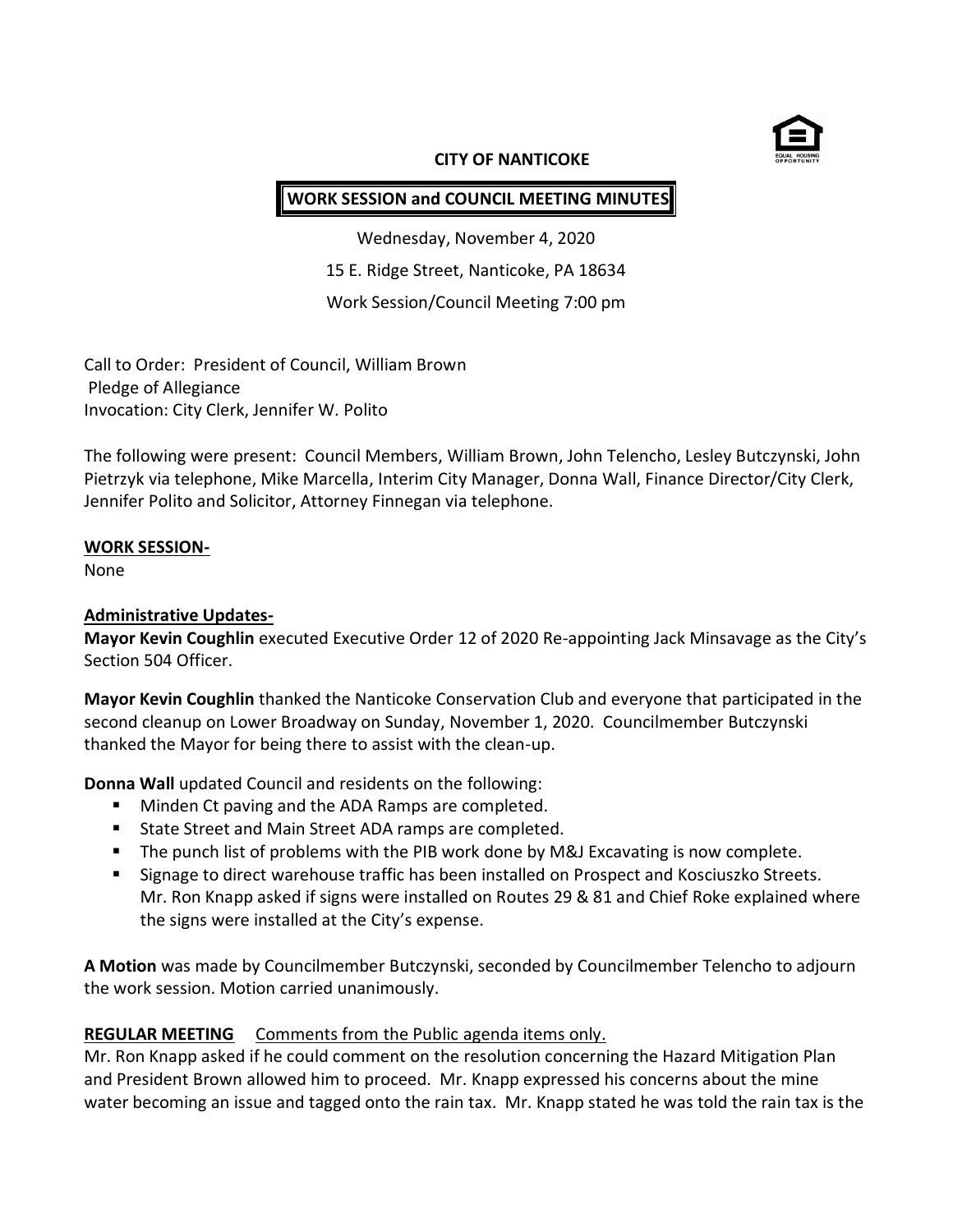tip of the iceberg and he wants it on record that he brought this up to Council in the event it becomes an issue later. Vice President Telencho asked Mr. Knapp if he mentioned his concerns at the County meeting like he said he was going to do and Mr. Knapp said he was not able to ask that question because they were consumed with other issues on their agenda. Vice President Telencho stated he heard that the mine water will not be an issue because by the time it reaches the river, all the hazardous elements will be filtered out as the water has to go through the plains then to the river. Vice President Telencho stated there are 31 municipalities that are to go along with this plan, if the City does not comply, there will be additional fines issued against the City.

## **Old Business**

**A Motion** to approve Resolution #15 of 2020, a Resolution of the City Council of the City of Nanticoke adopting the Luzerne County 2020 Hazard Mitigation Plan was made by Councilmember Marcella seconded by Councilmember Pietrzyk.

Motion carried unanimously.

**Ghost Police Car** – Mr. Ron Knapp suggested using an empty police cruiser to control speeding and it was discussed with Chief Roke and Chief Roke commented that he will take up Mr. Knapp's suggestion. Chief Roke thanked Mr. Knapp for suggesting the idea and he agrees it will help slow down traffic.

**Refuse Clerk, Patricia Zendarski** called JP Mascaro regarding Mr. Larry Beck's complaint on the garbage men on his route throwing the pales and leaving garbage on the street. JP Mascaro will address this issue with the garbage men.

### **New Business**

**A Motion** to approve the October 21, 2020 minutes was made by Councilmember Telencho seconded by Councilmember Marcella.

Motion carried; President Brown abstained.

**A Motion** to approve the payment of the bills in the amount of \$254,177.11 (Payroll(s) \$104,824.35 and Payables \$149,352.76) was made by Councilmember Butczynski seconded by Councilmember Pietrzyk.

Motion carried unanimously.

### **COMMENTS FROM THE PUBLIC –**

**Mr. Hank Marks** opened by commenting on the results or lack of results in the 2020 Election and reminded the City's Officials that they are elected to serve the Citizens of Nanticoke and not to be selfserving and out for personal gain. Mr. Marks commented that they are being watched and they will be rewarded or pay; all depends on how they carry out their duties as elected officials.

**Mr. Ron Knapp** suggested the next time WVSA has a street sweeping, a letter should go out to all residents stating when their street is going to be swept and to remove all cars that day from the street. President Brown agreed by stating he agrees because it defeats the purpose if they have to maneuver around cars and can't get close to the sidewalks. President Brown stated that Donna Wall will try to get with WVSA and coordinate the next street sweeping better. Vice President Telencho stated DPW Foreman, Rick, was told they were going to come on one date and the WVSA performed the street sweeping a week earlier than what he was told. Ms. Julianna Zarzycki commented that when they